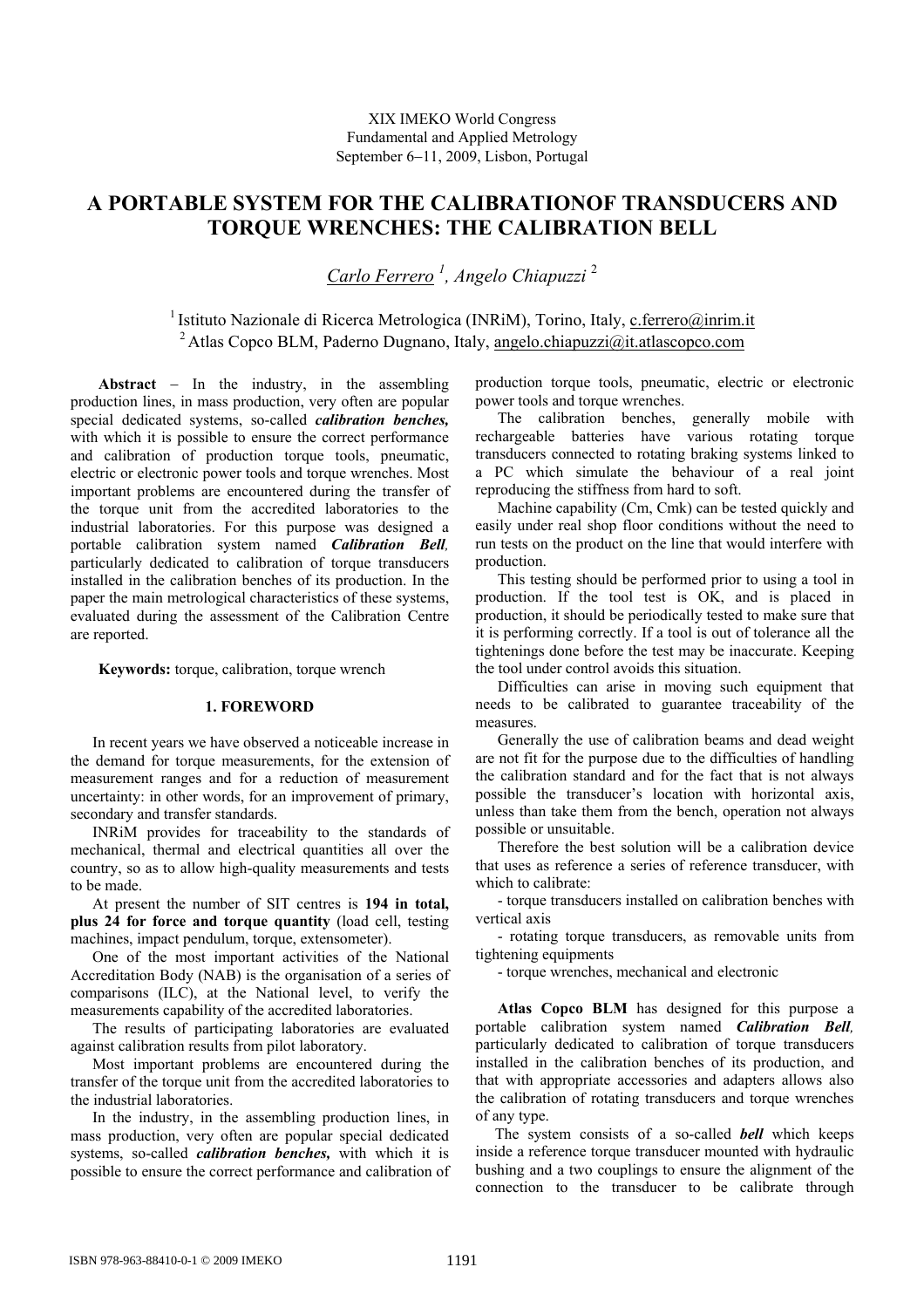appropriate adapters, operated by a gearbox that with an appropriate transmission ratio give to the operator the possibility to develop high torque with a minimum effort to the hand wheel.

For the direct calibration on the bench are available flanges of adaptation which allow to set the bell vertically on the drive of the transducers, generally arranged with a male square drive for the connection to power tools, and allow the reference transducer of the bell to be connected tanks to appropriate reductions and adapters.

The calibration bell has been designed in three different models, to cover the calibration range from 2 to 3000 Nm.

## **2. THE CALIBRATION BELL mod. 500**

The main documents for the calibration and evaluation of the uncertainty of measurement are the references [2] and [12].

The calibration of torque transducers installed on calibration benches Atlas Copco BLM is performed with the method of comparison by the use of reference torque transducers (calibration bell).

The picture (Fig. 1) illustrates the calibration bell and its components: this is a specific equipment for the calibration of torque transducers mounted on calibration benches family models JSB (Joint Simulator Bench) and derived, by the use of reference transducers.

Particularly, to cover the needs of calibration for the most popular models in the market were foreseen four transducers (mod. TCR) of capacity respectively  $15 - 50 - 250 - 500$ Nm, provided with SIT certificates with an expanded uncertainty of measurement below to 0.1%.

In any case, also to keep account the operator uncertainty is assumed an expanded uncertainty of 0,2%.

Transducers are mounted into the bell for means of hydraulic bushings: alignment of the system to the transducer to calibrate is guaranteed by two couplings and by specific adaptor flanges used for connecting the calibration bell to the bench (Fig. 2).



Fig. 1. Calibration bell and its components (Serial 031): specific equipment for the calibration of torque transducers mounted on Atlas Copco BLM JSB benches by the use of reference transducers.

Torque transducers mounted on Atlas Copco BLM calibration benches are normally used only for increasing torque. *For this reason only some of the directions* *contained in EA-10/14 for static torque devices are considered valid and applicable*: particularly the chapter 4.4.2 related to various position of the transducer (usually is controlled only the position at 0°) and is not included the evaluation of the hysteresis.

The procedure can be used for the calibration of other types of transducers, provided that it is possible to install an element of support of the calibration bell (connecting flange) for allowing the application of torque to the transducer in calibration in coaxial way and therefore without introducing to measurement uncertainties not quantifiable.



Fig. 2. Example of calibration bell mounted on a bench using a connecting flange.

 The analysis of uncertainty as stated in the procedure was carried out by assessing the more significant contributions. The contributions of type A are determined by means of tests experimental. The contributions of Type B are determined on the basis of technical information on the band of uncertainty of the instruments used.

To check the metrological characteristics of the calibration bell was carried out the calibration of a reference transducer (mod. TCR) of capacity 250 Nm using the first line calibration bench of the SIT Laboratory (Fig. 3), equipped with air bearing and with uncertainty of 0.01%.

For installation of the transducer on calibration bench have been used the same couplings and the same ETP bushings and adapters used in combination with the calibration bell.

The transducer was linked to his amplifier mod. MP-10 S/N 6123-2004, 200.000 division readings.



Fig. 3. The transducer mounted directly on first line calibration bench, using the joints and adapters of the bell.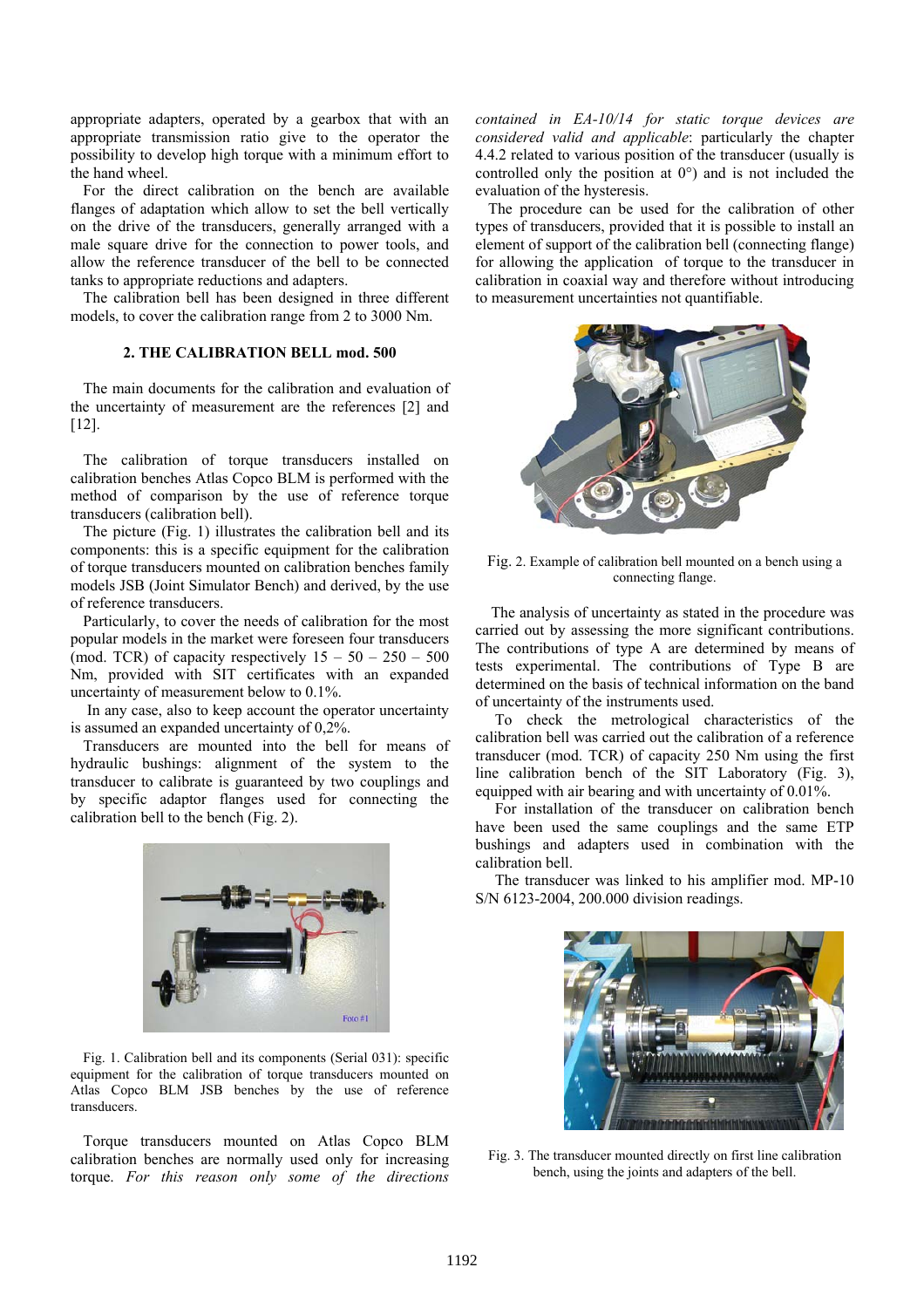The calibration of the reference transducer was repeated by using the calibration bell BLM mounted on special adapter assembled directly in the calibration bench.

Before mounting the bell it was verified the perfect alignment of axes and only after this control the bell was fitted, coupling the reference transducer to the bench with the same square drive which will be used during the



calibrations procedures.

Fig. 4. Calibration bell mounted on first line calibration bench using the special adaptor.

A summary of the results of the experimental verification are reported in table. 1.

The differences between the tests carried out during the experimental verification directly using the first line calibration bench or through the calibration bell, are largely within the tolerances required by the guidelines EA-10/14 for the evaluation of transducers in class 1.

The permissible deviation between the torque value read on the indicator using the first line bench and the values determined with the use of the calibration bell result less than 0, 2% (table 1).

Table 1

| <b>Applied torque</b> | Readings MP10 |         |         | Average  | Deviation |          |
|-----------------------|---------------|---------|---------|----------|-----------|----------|
| on test bech          |               | Nm      |         |          |           |          |
| Nm                    | Test 1        | Test 2  | Test 3  | Nm       | Nm        | $\%$     |
|                       |               |         |         |          |           |          |
| Ο                     | 0.000         | 0.000   | 0.000   | 0,0000   | 0,0000    |          |
| 25                    | 24.984        | 24,982  | 24,981  | 24,9823  | $-0.0177$ | $-0.071$ |
| 50                    | 49.974        | 49.972  | 49.973  | 49,9730  | $-0.0270$ | $-0.054$ |
| 100                   | 99,977        | 99.976  | 99.977  | 99.9767  | $-0.0233$ | $-0.023$ |
| 150                   | 150,002       | 150,001 | 150,002 | 150,0017 | 0.0017    | 0.001    |
| 200                   | 200.045       | 200.043 | 200.048 | 200.0453 | 0.0453    | 0.023    |
| 250                   | 250.098       | 250,099 | 250,102 | 250,0997 | 0,0997    | 0,040    |

In the present paper the main results obtained for the calibration bell up to 500 Nm during the comparison are discussed, in particular the differences on the repeatability and accuracy given are compared and evaluated.

The results obtained were evaluated using the En number according to the EA guideline and ISO 43

$$
E_n = \frac{|C_1 - C_2|}{\sqrt{U_1^2 + U_2^2}}
$$

The compatibility index is defined as:

 $C_1$  = torque values given by the reference where transducer calibrated directly on the first line calibration bench

> $C_2$  = torque values given by the reference transducer calibrated directly on the first line calibration bench using the calibration bell

> $U_1$  = uncertainty of first line calibration bench  $(0.01\% )$

> $U_2$  = uncertainty declared by the SIT Centre No.59  $( \leq 0.2\%)$  for the use of calibration bell based on reference norms fort the calibration of torque transducers

The compatibility index results  $E_n \leq 0,3$  for every calibration points.

#### **3. THE CALIBRATION BELL mod. 2000**

Calibration benches up to 500 Nm are the most popular in mechanic industries and represent approx. 80% of standard use.

In heavy mechanical industries, for example, ma nufacturers of bus, trucks, ground moving machinery, are required tightening torques very high, often up to 2000 Nm: these high tightening torques are obtained by means of electrical, pneumatic or hydraulic power tools, which must be constantly monitored to verify their performances or deviations from the calibration values for a possible adjustment.

Especially in similar cases where, in general, the equ ipments are difficult to handle, it is very useful a mobile calibration bench that allows the calibration of these power tools directly in the workstation.

The calibration benches series BLM joint simulator are equ ipped with hydraulic joint simulators driven by PC which can simulate with very high precision the behavior of a bolt tightened up to 2000 Nm.

The torque and angle measures are carried out through rot ating torque and angle transducers integrated in the various brakes-joint simulators on the bench that give through strain gauges an electrical signal proportional to the measured torque.

The torque transducers on the benches must be sub jected to regular calibration directly on the line of production, possible thanks to a model of calibration bell that allows the calibration up to torques of 2000 Nm.

This bell, conceptually similar to the model 500 illu strated in Fig. 1, use two transducers with full scale respectively 1000 and 2000 Nm and is used in the range 200 – 2000 Nm with extended uncertainty contained within 0.2% of the measures (Fig. 5).

The couplings, hydraulic bushes and the gear box of this mo del of calibration bell are largely designed to apply in safety, and without fatigue the torque steps of the calibration procedure: the reference transducers (mod. TCR) are calibrated on calibration bench in our SIT Calibration Centre with an expanded uncertainty less than 0, 1% of the readings.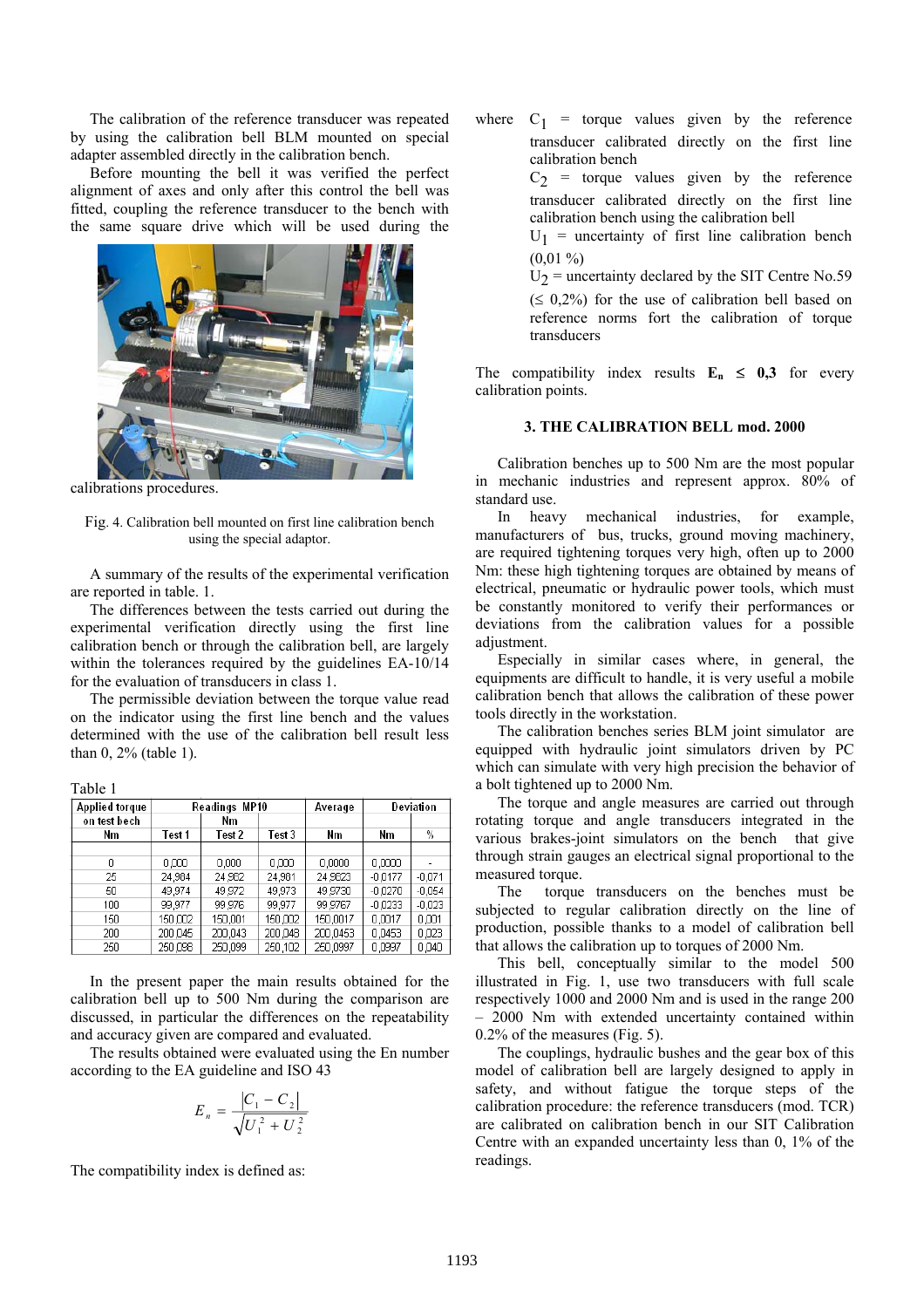

Fig. 5. Calibration bell mod. 2000.

Generally the bell is mounted directly on the bench, in line with the transducer to calibrate, using specific anchorage points for that purpose. If necessary, may be used appropriate adaptors flanges for assembling in cases out of standard.

Fig. 6 is an example of calibration using the 2000 Nm cal ibration bell.



## **4. CALIBRATION BELL FOR TORQUE TRANSDUCERS**

Both bells models 500 and 2000 can be equipped with a small bell extension with which it is possible the calibration of rotating transducers. Fig. 7 is a schematic for this application.



Fig. 7: Schematic of calibration for rotating torque transducers.

Torque transducers generally have a square drive (or exagon 1/4" for the smaller models, up to 25 Nm). The lower bell extension is provided with a female square flange where it is possible mounting various square or exagon adapter for the different transducer's driver size.

A set of adapters is provided giving the possibility to calibrate various models from different manufacturers.

## **5. CALIBRATION BELL FOR TORQUE WRENCHES**

A particular use of the calibration bells is the calibration of torque wrenches to the norm ISO 6789. To this purpose have been provided specific adapters that allow to mount the bells to a support that keeps the bell with horizontal axis and allows you to mount the torque wrench to calibrate in vertical position, as required by ISO 6789.

Given the presence of ball bearings in the adapter, which have the task of absorbing the components lateral forces that occur when to the torque wrench the torque is applied, the expanded uncertainty is considered to be 0,5% of the measures, largely in the limits of ISO, expected in 1% max.

Fig. 6. Calibration bell 2000 mounted on a bench for calibration Fig. 8 shows how to proceed for the calibration of a torque wrench using the bell mod. 500.